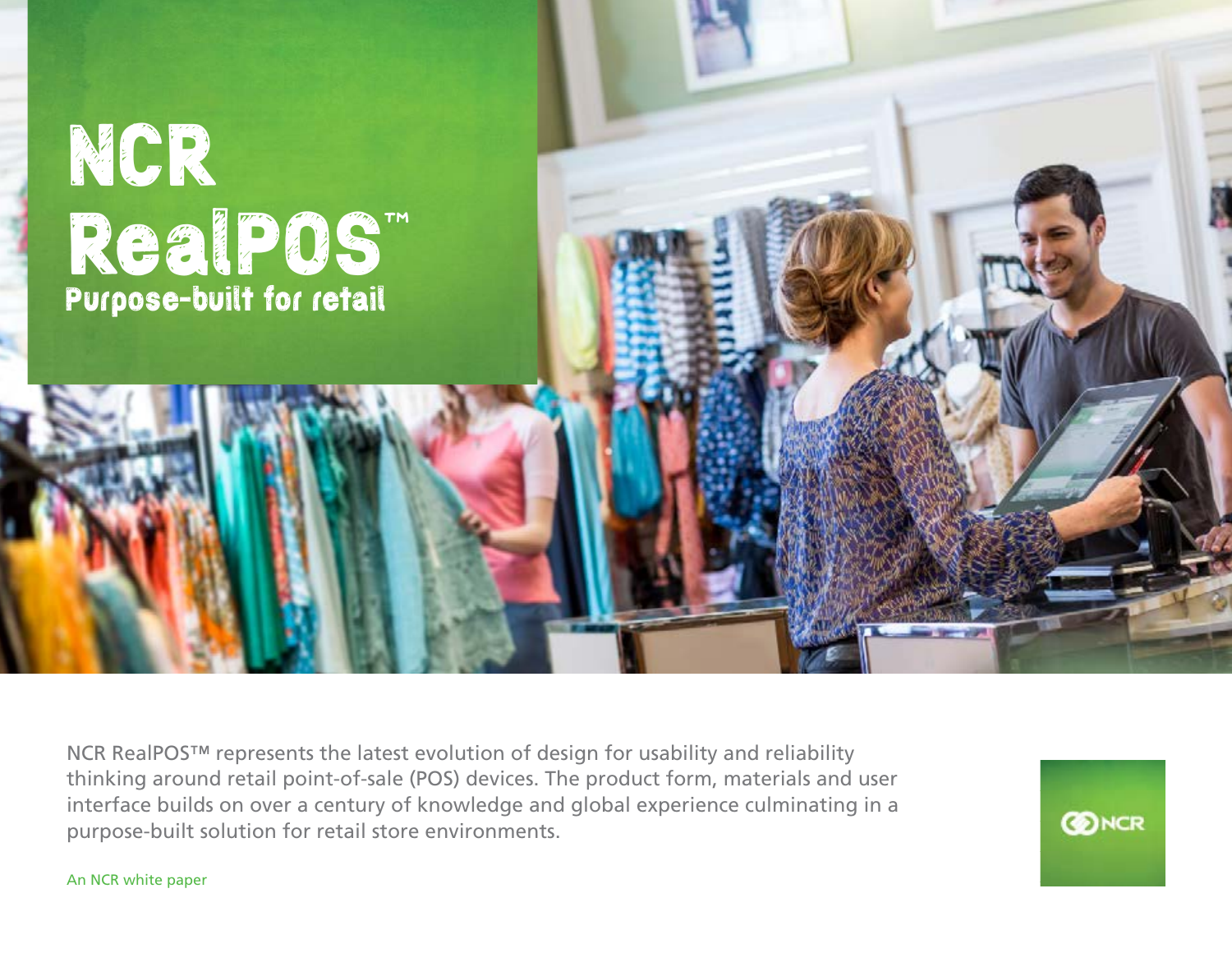After 135 years in the business and well over a million point-of-sale (POS) devices installed globally, NCR is committed to designing, manufacturing and testing to the unique demands of the retail market. Our POS devices are not general purpose office PCs that have been repackaged or customized for retail. NCR's solutions are purpose-built specifically for retail store environments. NCR methodically determines what features and capabilities are important to meet the varied needs of retailers, and we design, build and test our terminals to meet or exceed these unique requirements.

Many POS devices are based on PC designs that are not able to survive common retail hazards making them more susceptible to failure and giving the customer a shorter production life cycle. Our philosophy focuses on quality and reliability, but does not stop there. A true "purpose-built" POS device has many other important characteristics. This document highlights a few of the areas NCR feels are crucial to a customer's decision-making process when selecting a new point-of-sale device.

Life cycle

Material selection





Other purpose-built characteristics

**Conclusion**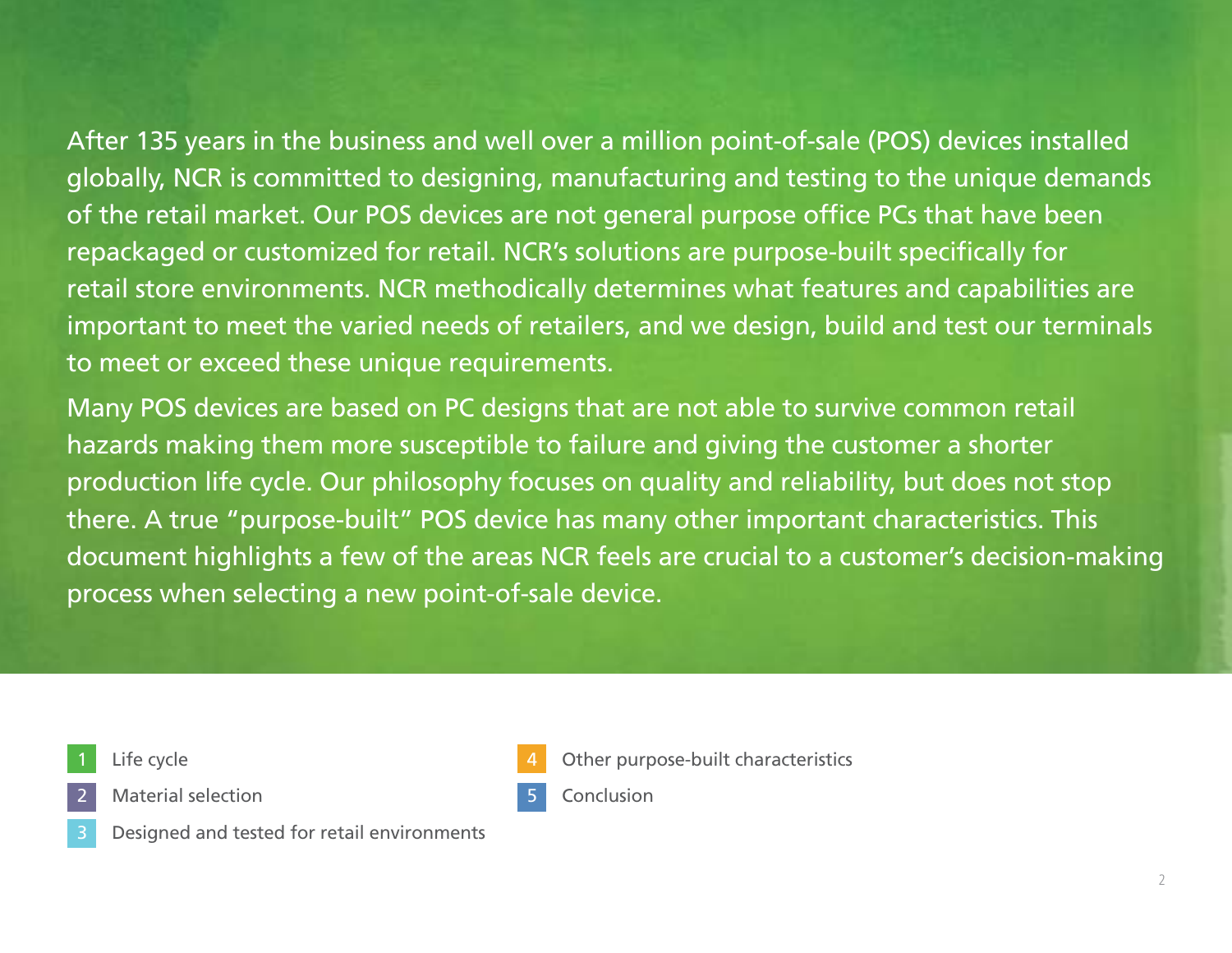# Life cycle

Consumer-grade PCs and POS devices based on generic or general purpose designs normally have a 12- to 18-month lifecycle before the manufacturer moves to a new offering. These changes affect the gold image and compatibility with peripherals. NCR has historically offered 5 years of production and 5 years or more of service after discontinuation of our hardware production. This allows our customers to leverage their hardware investment for ten years and beyond.

Retailer experience proves that changing models or components during deployment results in higher costs due to image changes and the complexity to test applications and peripherals on multiple platforms. Vendors who focus on general purpose/consumer grade PCs are not concerned about supporting multi-year rollouts and long term parts availability. Multiple variations of the product cause increased support risk and cost.

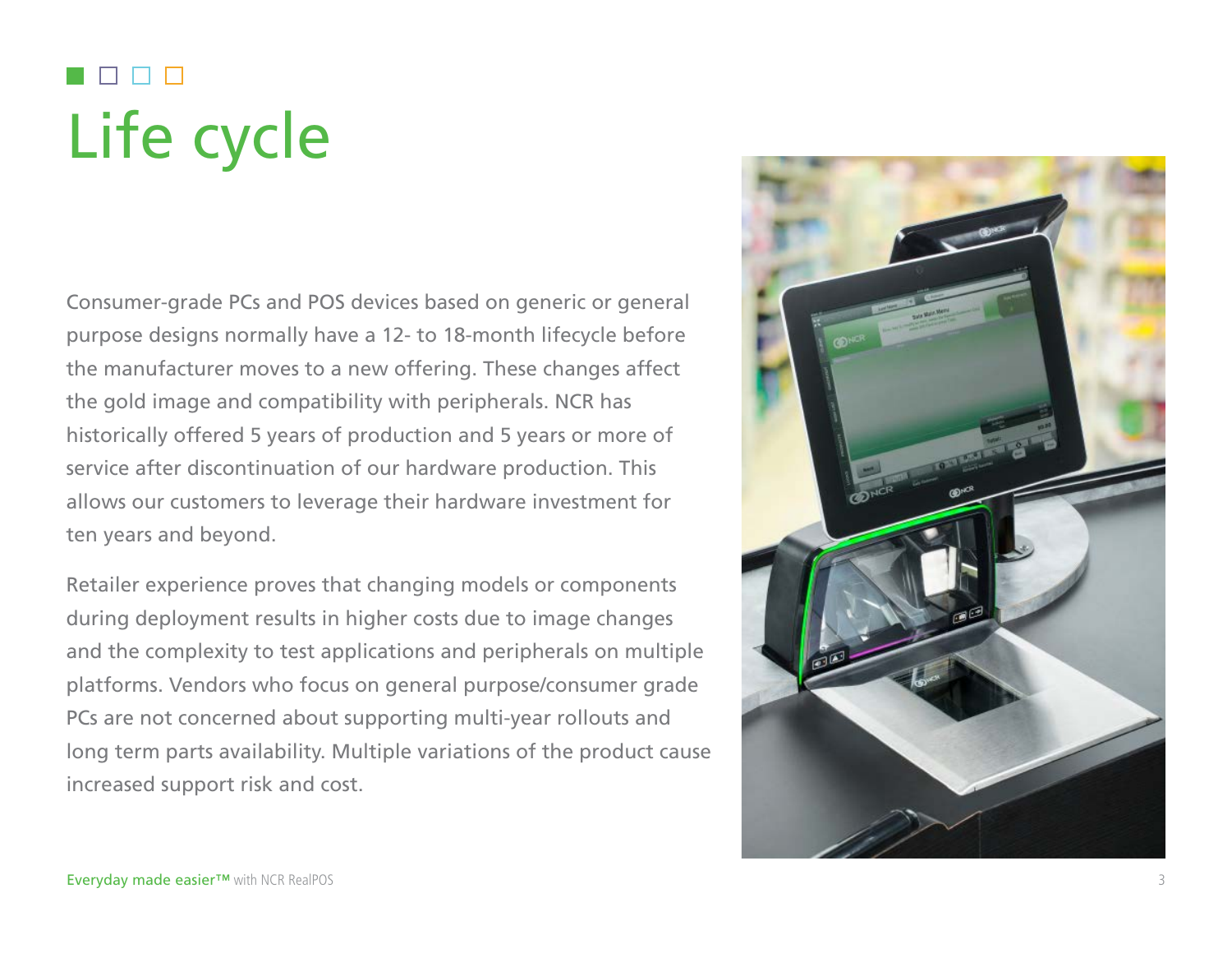#### Material selection

Often our competitive analysis and testing indicates that some suppliers' terminals are designed with plastic, light sheet metal, and hinges that are not intended for a retailer's use case. A common example is weak stands that do not create a stable platform for touchscreen usage. NCR insists on heavier gauge metal parts and plastic parts resistant to impact, fire and ultra-violet (UV) light. Plus, whenever possible, durable die-cast aluminum is incorporated into our chassis design. PCs and many POS device suppliers leverage the lowest cost components available at the time of production and change the technology often to take advantage of commodity market trends. Our choice of materials differentiates NCR terminals from most other suppliers.

In addition, NCR specifies an extended operating temperature range, and all components from capacitors to CPUs must be able to perform in those environments without failure. This level of design detail is part of our extensive retail hardening. Many POS device vendors are offering the lowest cost solution, but fail to focus on delivering a product with long-term sustainability.

|                        | Temperature            | Humidity    |
|------------------------|------------------------|-------------|
| <b>Operating Range</b> | 5 to 40 $^{\circ}$ C   | $10 - 90\%$ |
| Transit Range          | -40 to 60 $^{\circ}$ C | $5 - 95\%$  |

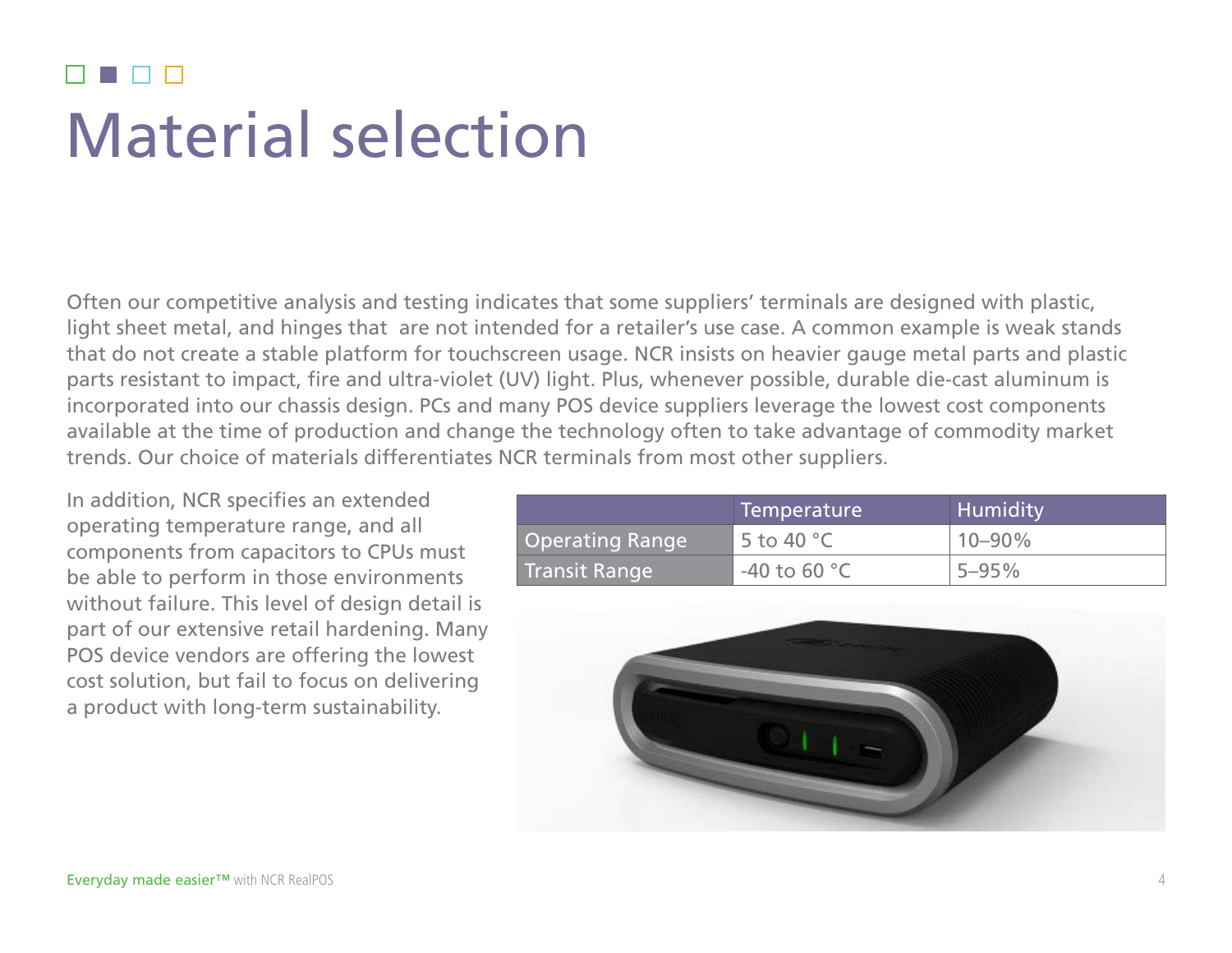# Designed and tested for retail environments

A retail environment exposes terminals to extreme conditions including increased temperatures, dirt, dust, grime, shock, vibration, spills, magnetic fields, and radio frequency (RF) interference. All of these conditions are uncommon in a typical home or office environment. NCR products are tested thoroughly so that they will perform correctly and survive in these harsh environments.



NCR POS devices are designed to endure heavy daily use and accidents that may occur throughout the life of the product. Retail terminals are heavily used and subjected to stress on a daily basis. NCR conducts a variety of operational vibration tests to simulate the abuse a POS device may encounter in a retail environment. This could be from years of opening and closing cash drawers and from constant usage operating on the sales floor.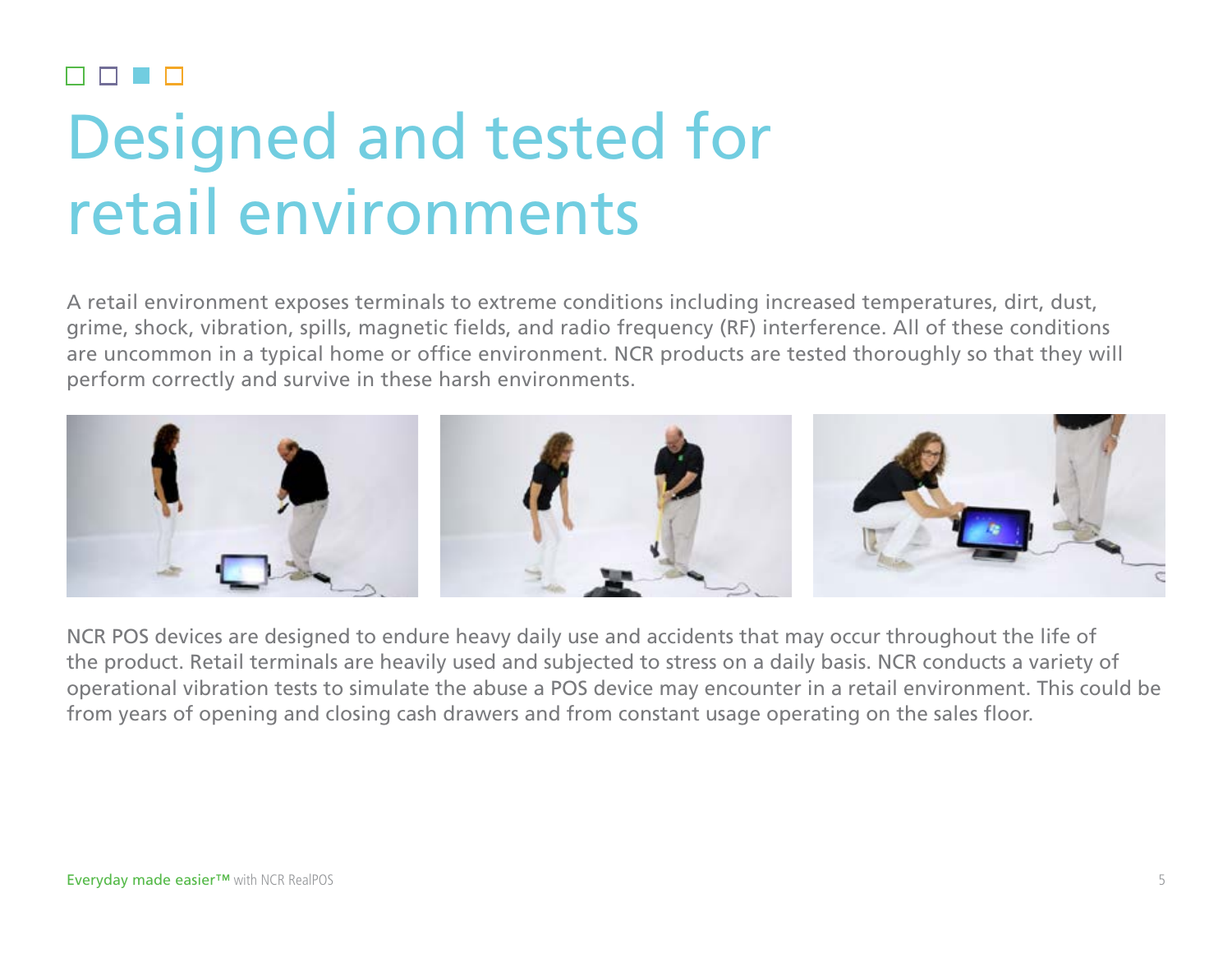#### n n n Designed and tested for retail environments

Electro-static discharge (ESD) is a common occurrence and can have a significant impact on a POS device. ESD commonly causes reboots and blue screens if the terminal is not properly protected. Most PC devices and many POS devices are tested only to the legal specification of 4KV because they are not required to operate in harsh environments. NCR POS devices are tested to pass 15KV of ESD without being impacted or damaged. This means fewer ESD problems which result in fewer support/service calls and longer life expectancy.

Home, office and low-cost POS devices are generally not able to survive spills. NCR has learned that POS devices must be able to survive liquid spills regardless of the situation or typical environment. NCR's modular and all-in-one terminals have special venting and cooling system components that are carefully designed to prevent liquids from reaching key internal components. NCR displays and touchscreen glass are sealed and not subject to damage from liquids.



**Comprehensive testing beyond legal and industry standards to meet the demands of retail**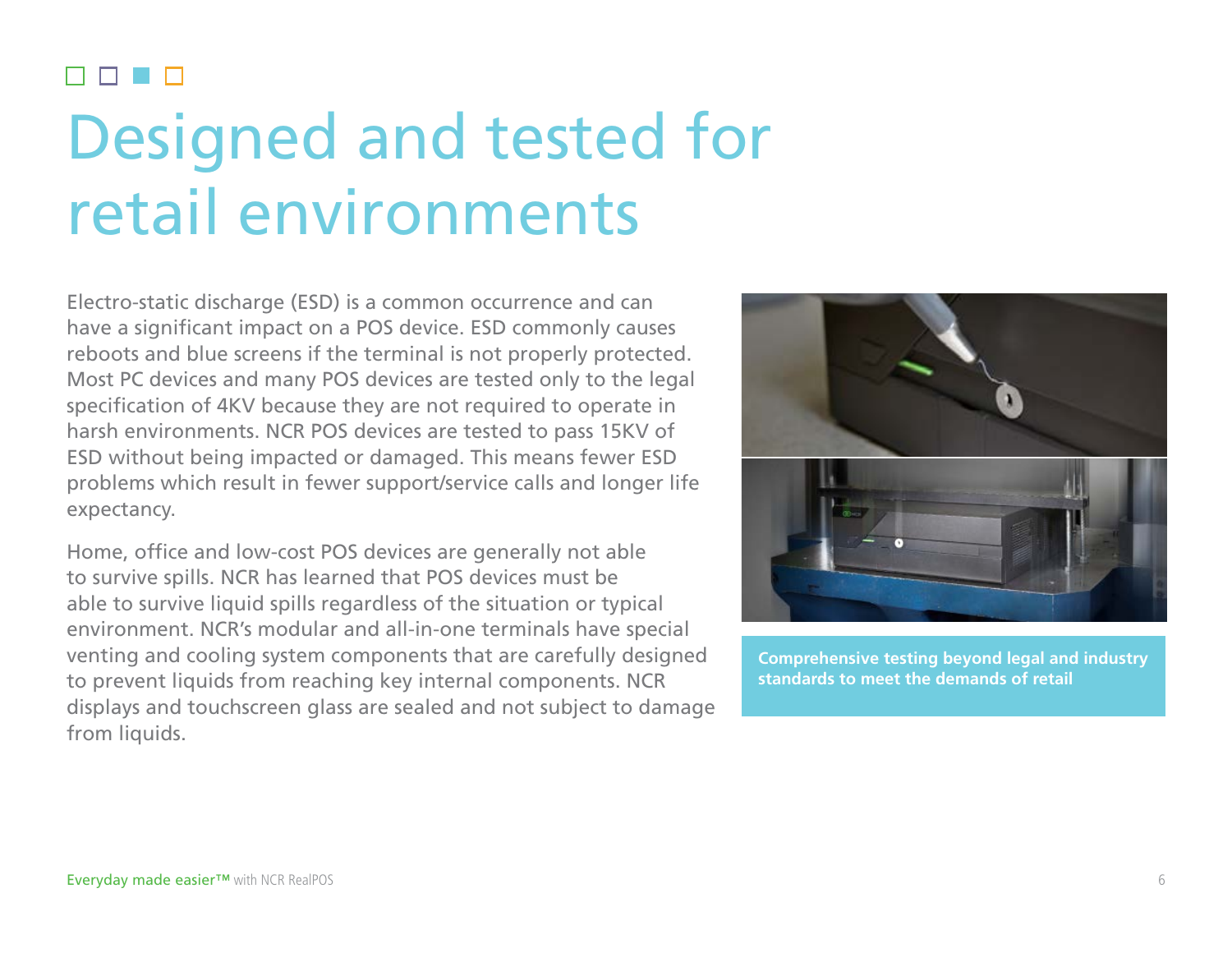#### **The Company** Designed and tested for retail environments

Point-of-sale devices must be able to survive many years in harsh environments that can generate dust and airborne contaminants. Many POS devices are based on traditional consumer product designs where dust and other airborne contaminants are not a primary concern. If proper airflow is not maintained, the terminal can run hotter which reduces the life of the electronic components. Or, in worst case scenarios, the system can overheat and shutdown or fail. Many of our systems are fan-less which means no dust or debris will be ingested. Those terminals requiring active cooling have venting and cooling system components carefully designed to maintain proper airflow. In addition, NCR designs and tests POS devices so they can accommodate years of dust buildup.

*NCR Dust Chamber pictured at right*



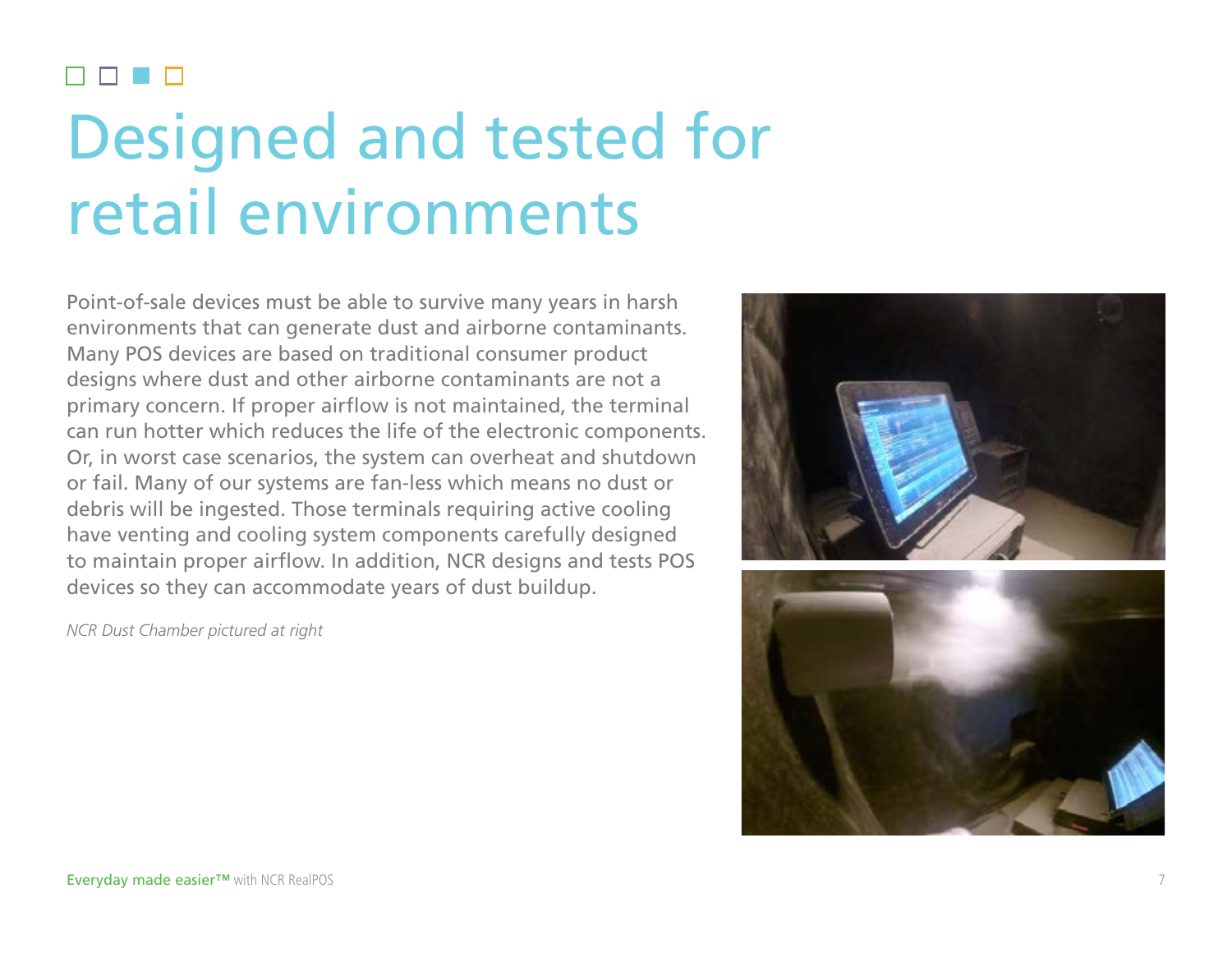#### n n n Designed and tested for retail environments

Many competitors' POS devices are designed to operate in pristine environments that are rarely subject to extremes of radio frequency (RF) or electromagnetic interference. The reality is that retailers frequently integrate POS devices with a variety of RF devices and electromagnetic devices, such as security system de-activation coils for electronic article surveillance (EAS) systems. NCR has the experience to design our products to co-exist with these devices. This prevents integration conflicts, which results in fewer support or service calls and reduced downtime.

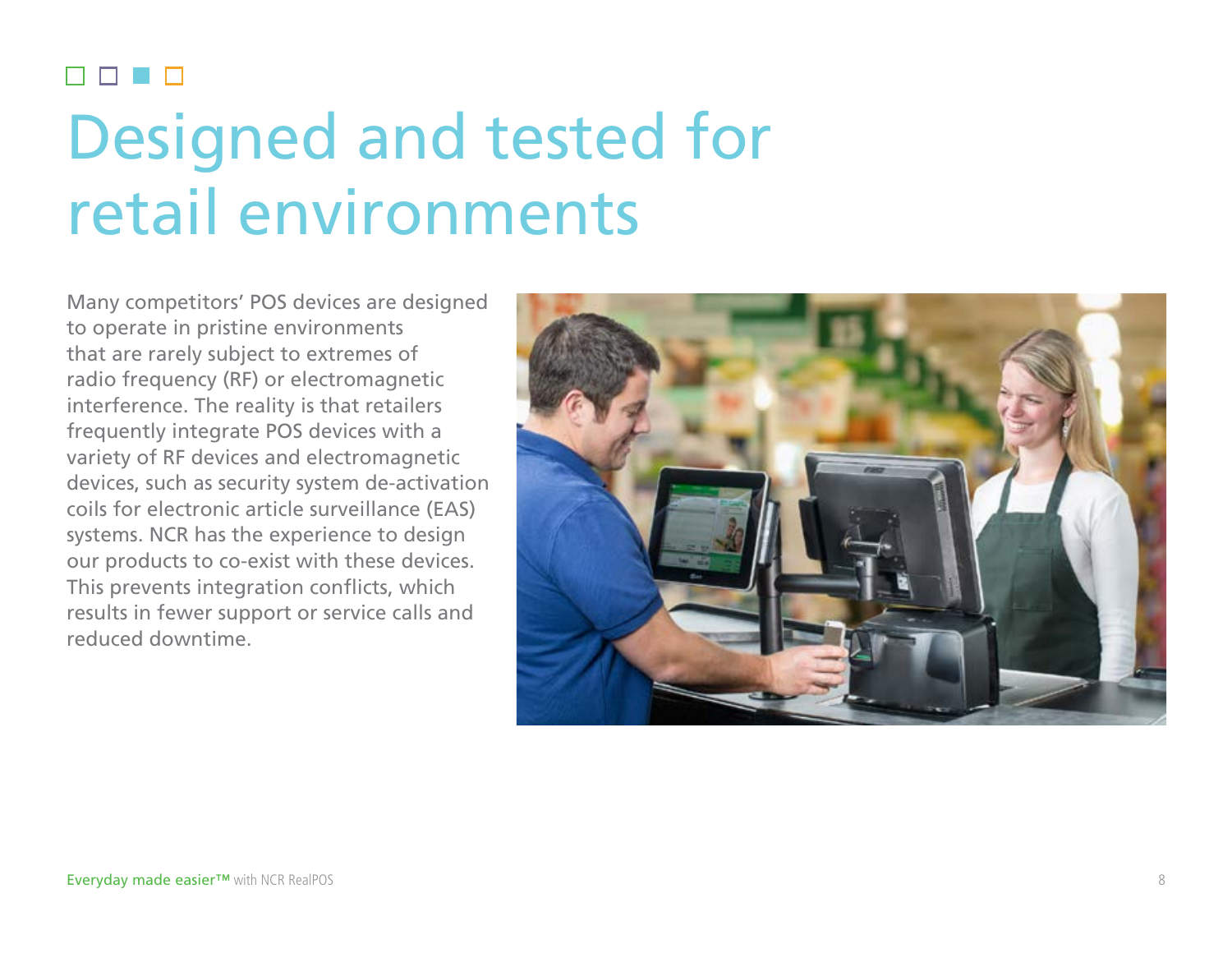#### **RR RR** Other purpose-built characteristics

Retail environments rarely have an uninterrupted power supply (UPS) backup system that can prevent power cycles or fluctuations. To help verify that all components, firmware and the BIOS are robust when a power drop or outage occurs, NCR conducts extensive cycle testing under heavy load and varied voltage ranges. This is designed to expose any weakness in the power circuits or system base functionality that would cause a field failure during power interruptions.

Every cable that attaches to a POS device has two potential failure points: one connection on each end. For many years NCR has stressed the importance of using powered connectors with latches for peripheral connections. This will reduce the number of cables and ensure once the cable is connected, it stays firmly in place.



NCR offers several unique features that differentiate our products from all other POS device suppliers. The RealPOS™ X-Series family of POS devices contain a non-volatile memory device to store historical metrics about the terminal such as: system uptime, primary screen on-time, good/bad magnetic stripe reader (MSR) swipes, system startup and shutdown count, cash drawer open count, system fan on-time, CPU throttle time, and hard drive reads and errors. This type of data can be used to proactively service the terminal based on usage data or simply improve the service diagnostic analysis resulting in fewer calls and more accurate, speedy fixes.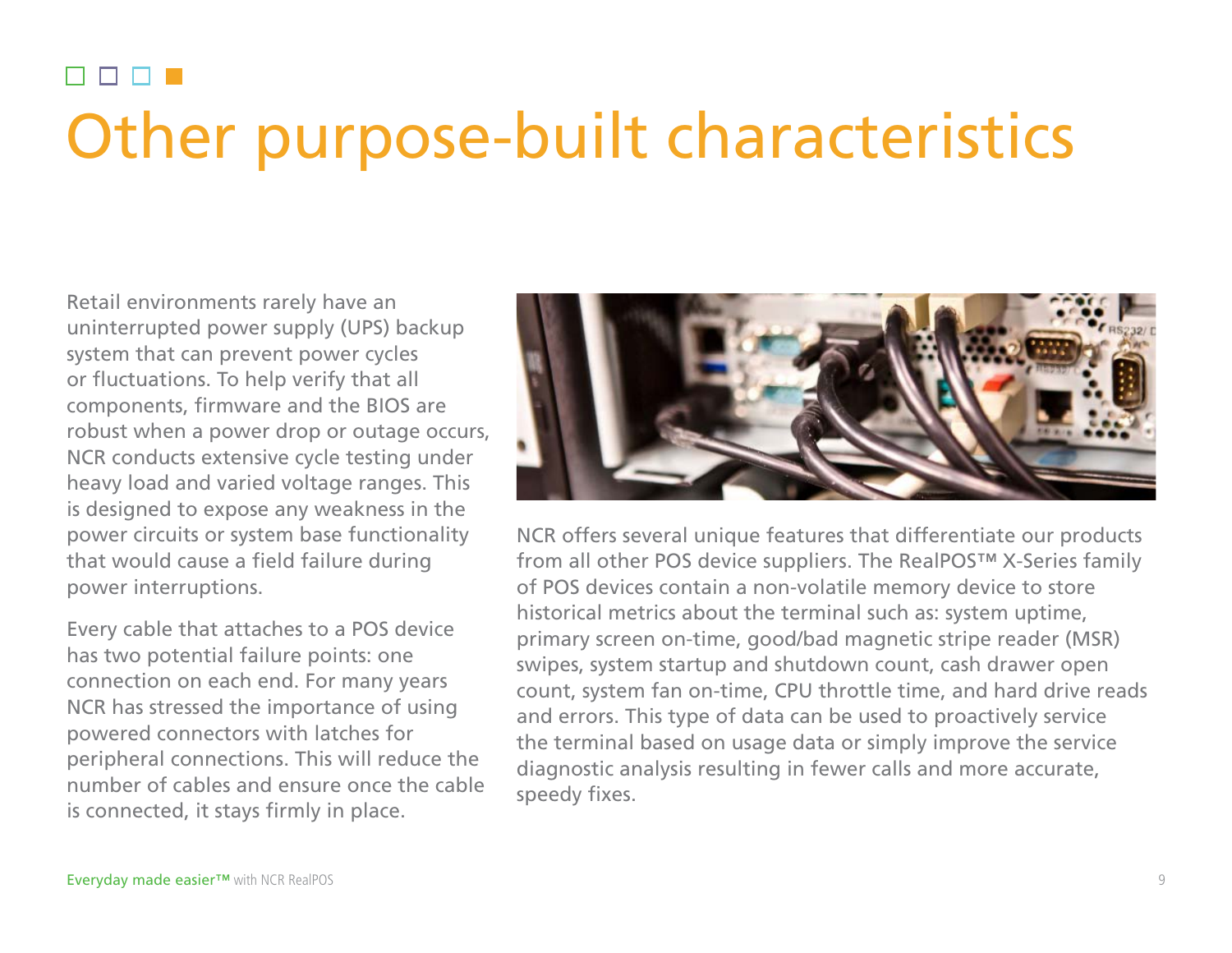#### n n n n Other purpose-built characteristics

In addition, NCR recognizes that many site disruptions are related to file corruptions and not truly hardware failures. To assist our customers with this type of failure, the X-Series POS devices have a new "instant recovery button." This concealed button on the input/output (I/O) row initiates a fast image recovery system. It activates a password protected BIOS event, which allows a backup image to be restored from the back-up partition on the storage device. This capability enables an instant recovery after a terminal has been corrupted.

Should remote support be required, NCR offers an enterpriseclass remote-support tool known as Command Center. This suite of tools improves availability by providing predictive capabilities and remote resolution solutions to proactively predict failures and increase remote resolution of issues. The suite offers the most advanced tools to remotely monitor and manage security and availability, performance, and service activity, plus the ability to remotely update retail systems.

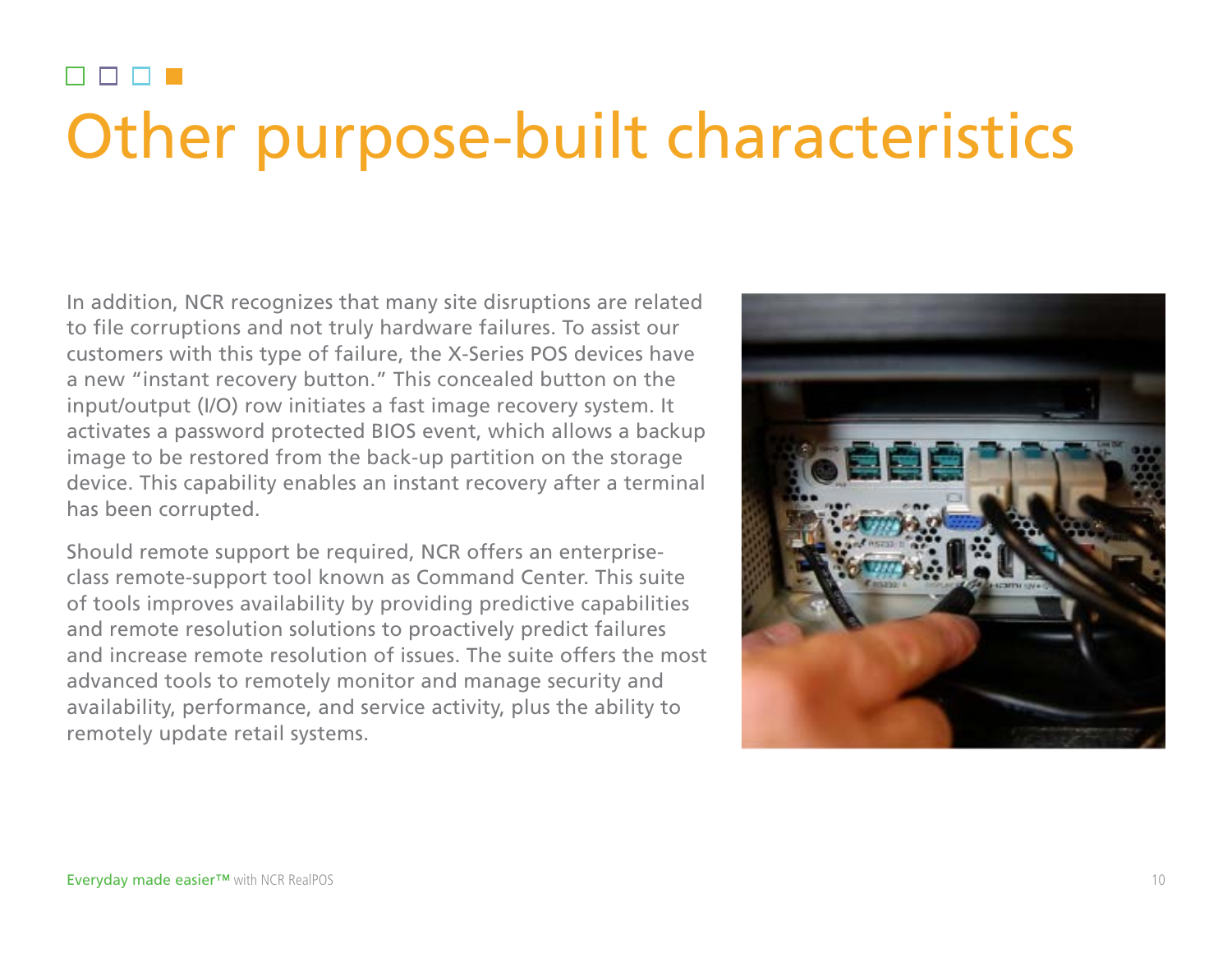# Conclusion

### NCR has been a leader in the retail industry for over 135 years.

We are committed to designing the highest quality and the most innovative pointof-sale devices. Our products are designed from the ground up to be robust and provide many years of service to our customers allowing them to focus on their business and get the most out of their technology investment.

Contact us at retail@ncr.com to learn more about how we can help you create exceptional checkout experiences.